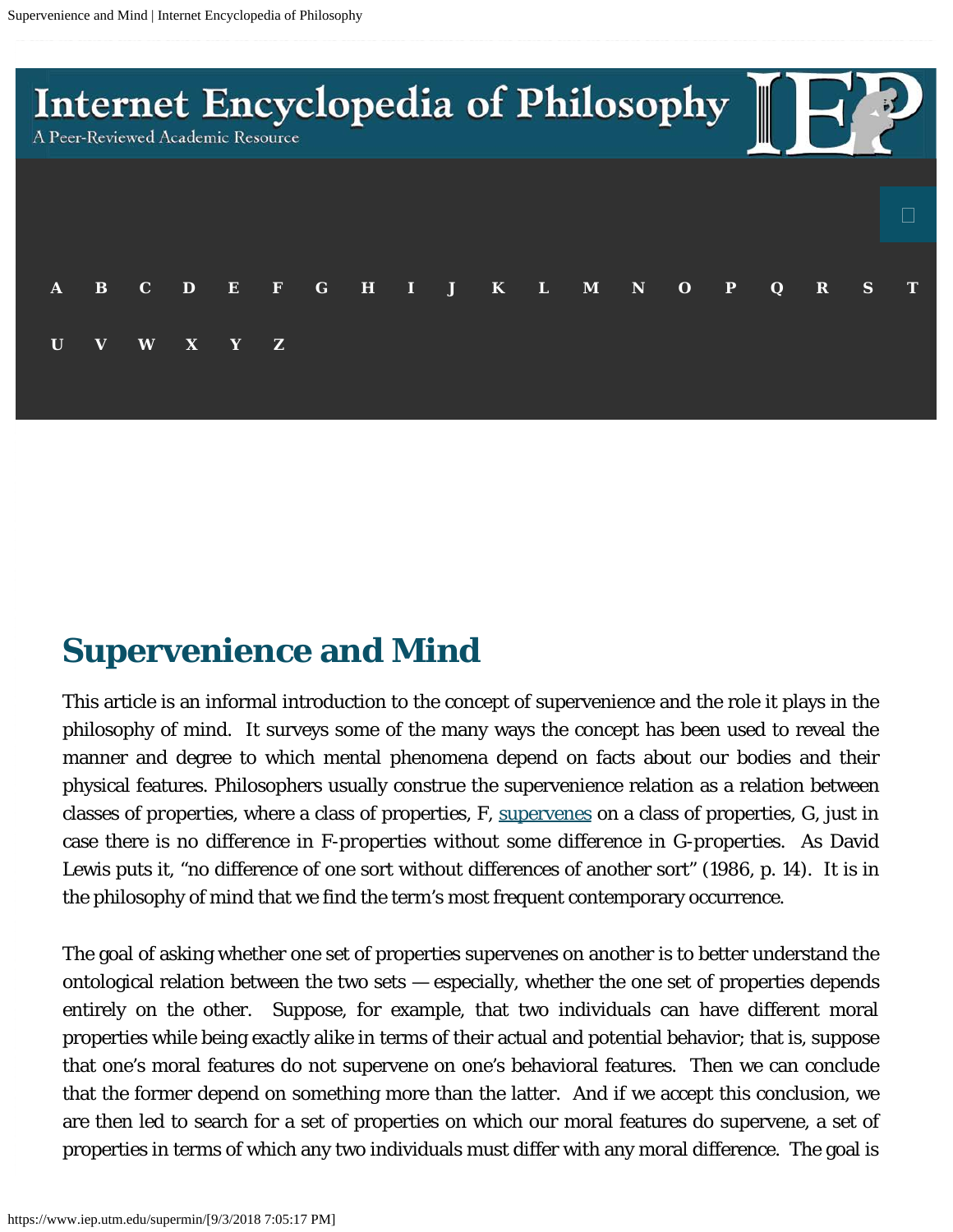to isolate just that set of features on which our moral properties do wholly rely.

Suppose we succeed in identifying a set of features on which F-properties supervene (where Fproperties might be moral, mental, aesthetic, economic, or any other higher-level properties). Then we can try to discover the nature of the dependence of F-properties on the underlying Gproperties (for example, behavioral, physical, neurological, or intrinsic) by asking about the manner in which the former supervene on the latter. Is it a logical truth that a difference in Fproperties requires a difference in G-properties? Is this covariance due to the causal laws that actually obtain? Is it a matter of metaphysical necessity? Asking these questions about the way in which F-properties supervene may help us decide whether the dependence is, for example, a wholly analytic affair, a type of causal dependence, a matter of constitution, or a matter of genuine identity.

#### **Table of Contents**

- 1. [Supervenience: The Basic Idea](#page-1-0)
- 2. [Supervenience and Non-Reductive Physicalism](#page-3-0)
- 3. [Varieties of Supervenience](#page-3-1)
	- a. [Global and Local Versions](#page-4-0)
	- b. [Varieties of Necessitation](#page-8-0)
- 4. [Two Common Complaints with Supervenience Theses](#page-12-0)
	- a. [Explanatory Failure](#page-12-1)
	- b. [Ontological Failure](#page-13-0)
- 5. [Concluding Remarks](#page-14-0)
- 6. [References and Further Readings](#page-15-0)

## <span id="page-1-0"></span>**1. Supervenience: The Basic Idea**

Nora's latest sculpture has many intrinsic features, including its shape, density, texture, and constituent matter. It also has various aesthetic properties — beauty, grace, elegance, and expressive power. No doubt, the aesthetic properties of the sculpture are in some way and to some degree a result of its intrinsic features. But in what way exactly, and to what degree? Thinking in terms of supervenience is a good start to finding the answer. Imagine an artwork, x\*, that is intrinsically indistinguishable from Nora's sculpture,  $x - a$  perfect duplicate of x. Is it possible that despite the indiscernability, x\* might differ aesthetically from x? If it is not possible for x and the intrinsically indiscernable x\* to differ aesthetically, then we say that the object's aesthetic features *supervene* on its intrinsic features, where a class of properties, F, supervenes on a class of properties, G, just in case a difference in F-properties requires a difference in G-properties; in other words, all the same G-properties guarantee all the same F-properties.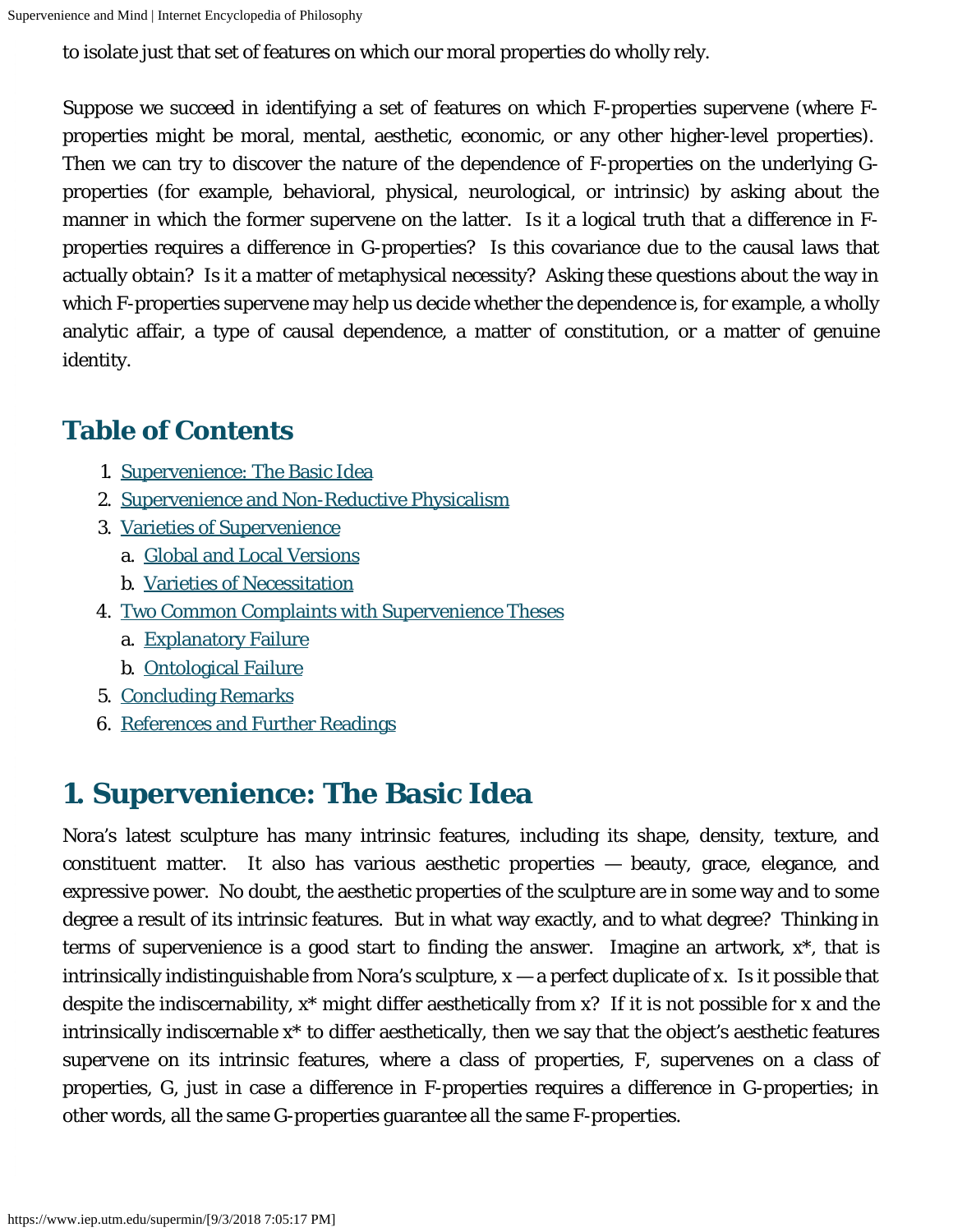If we decide that the object's aesthetic properties do supervene on its intrinsic features, then we are led to inquire whether the former are *identical* with the latter or whether the dependence relation is of some weaker sort — for example, causal dependence or constitution. On the other hand, if we conclude that the object's aesthetic properties do not supervene on its intrinsic features, that is, if x\* might differ aesthetically from x despite their intrinsic similarity, then we can conclude that those aesthetic properties are at least partly a function of certain relations the object bears to external items. We are then led to ask what the relevant external relations are. We think in terms of supervenience again, imagining various changes in x's environment (different origins, differences in historical context, different standards of the qualified judges, differences in popular opinion), and for each of those changes we decide whether x's aesthetic features might also differ, until we isolate just those features of the environment on which the aesthetic properties do rely. The conclusion would then be that the object's aesthetic features supervene on its intrinsic properties together with those external features.

As this line of inquiry shows, the concept of supervenience is an invaluable tool for deciding whether and how one set of properties depends on another. An analogous line of inquiry is found in discussions of *mental content*. The content of one's mental states depends largely on what the individual is like internally — on the state of the brain and the brain's causal relations to other parts of the body, including sense organs and limbs. But does the content of one's mental states depend entirely on these intrinsic features? To decide this issue, we consider whether it is possible for an indistinguishable individual, a molecule-for-molecule duplicate, to differ in terms of the content of her mental states. And thanks to the thought experiments of Hilary Putnam (1973, 1975) and Tyler Burge (1979), it is widely thought that intrinsic duplicates can indeed differ in the content of their mental states. Putnam has us imagine a twin-earth that is exactly like earth except that what they call "water" on twin-earth is comprised of something other than  $\rm H_2O$  molecules. The content of your water-thoughts, it seems, differs from the content of your doppelganger's "water"-thoughts on twin-earth — simply because of the difference in the liquid toward which those thoughts are directed. (But note that Putnam's example is actually designed to show a difference in *linguistic* content, *meaning*, which does not in itself entail a difference in mental content.) Likewise, Burge shows that given suitable differences in surrounding linguistic practice, the thoughts one expresses with the word 'arthritis' might differ in content from those that one's doppelganger expresses. For example, if your duplicate inhabits a possible world in which 'arthritis' is regularly used to describe various conditions in addition to inflammation of the joints, then it seems that the content of the duplicate's 'arthritis' thoughts will differ from yours. Examples such as these seem to show that the content of one's mental states does not supervene on one's intrinsic features alone, but only on a set of features that includes features of one's environment.

While Putnam and Burge do not use the term 'supervenience' in the essays mentioned above (though Burge does use it in his 1986 discussion of externalism), it is clear that the concept of "no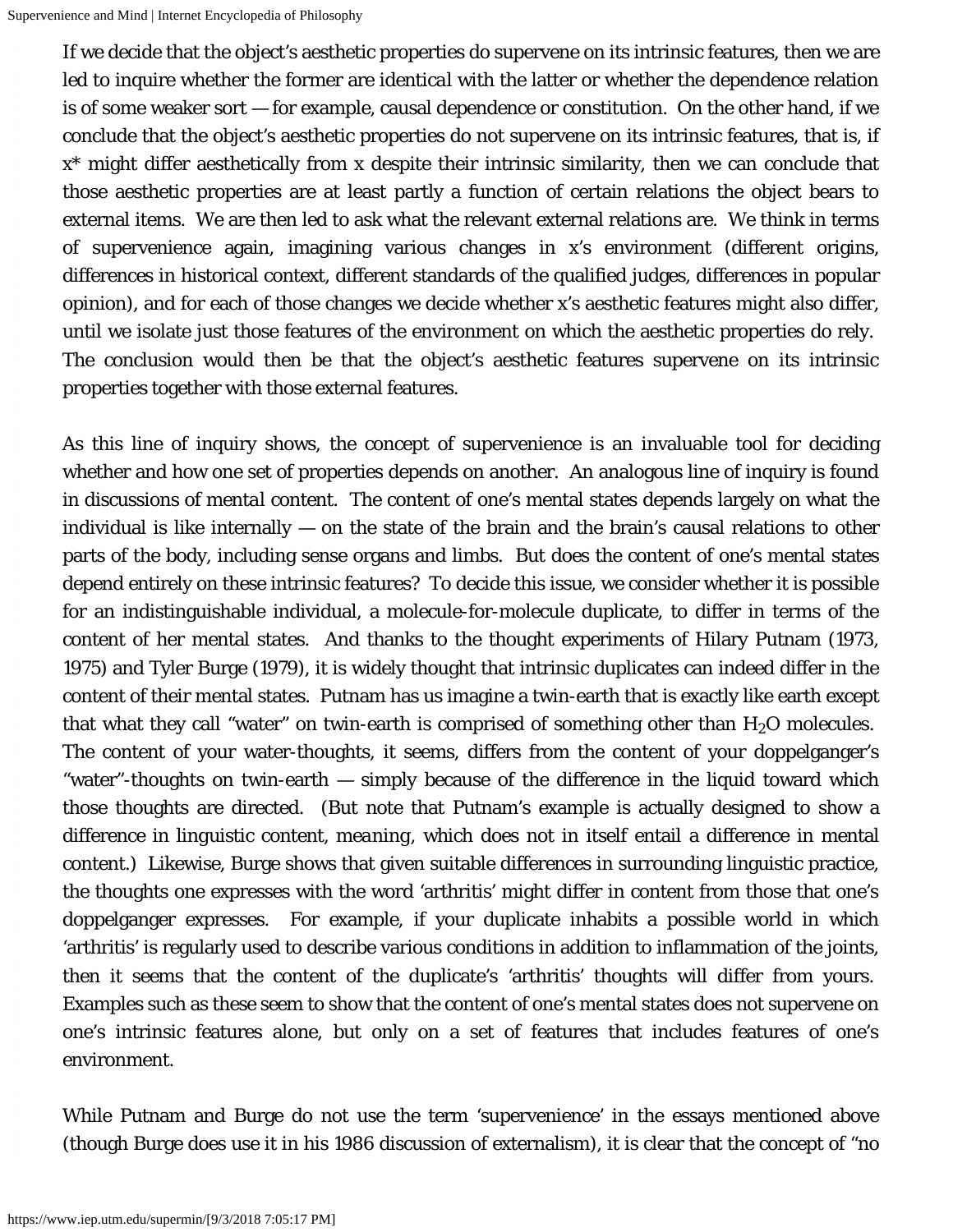difference of one sort without differences of another sort" is being utilized. It was [Davidson](https://www.iep.utm.edu/davidson/)'s use of 'supervenience' in "Mental Events" (1970) that made the term popular in the philosophy of mind.

### <span id="page-3-0"></span>**2. Supervenience and Non-Reductive Physicalism**

While Davidson denies that there are psychophysical laws, he acknowledges (in a widely cited passage) that

mental characteristics are in some sense dependent, or supervenient, on physical characteristics. Such supervenience might be taken to mean that there cannot be two events alike in all physical respects but differing in some mental respect, or that an object cannot alter in some mental respect without altering in some physical respect" (1970, p. 88).

Not long after the appearance of Davidson's essay, discussions of *[Non-Reductive](https://www.iep.utm.edu/red-ism/) Physicalism* became the major locus of supervenience-talk in the philosophy of mind and the philosophical literature in general. Due to the popularity of *[functionalist](https://www.iep.utm.edu/functism/)* accounts of mentality and the wide degree of *[multiple realizability](https://www.iep.utm.edu/mult-rea/)* they entail (that is, that the same mental property can be realized by events of different physical, chemical, and neural types), a dominant view in the philosophy of mind for the past few decades is the belief that mental properties are not identical with neural properties or any other properties of the natural sciences. Yet, many of those who reject psychophysical property-identities also claim to support *Physicalism* regarding mentality, the view that all mental phenomena obtain solely by virtue of physical phenomena. One wonders: how can mentality obtain solely by virtue of physical phenomena, as Physicalism maintains, if mental properties are not physical? The most popular answer is that while mental properties are not identical with physical properties, they nonetheless depend on nothing other than physical properties — that is, they supervene on physical properties.

Whether a mental-physical supervenience thesis captures the content of Physicalism regarding mentality depends on how exactly the supervenience relation is to be understood. To say that there is *no mental difference without some physical difference* leaves the matter rather unclear. Much of the literature on supervenience in the philosophy of mind is devoted to adding the needed precision. Let us consider some of the many issues that arise.

# <span id="page-3-1"></span>**3. Varieties of Supervenience**

The philosophical literature is replete with all manner of ways to describe the supervenience relation — "an unlovely proliferation," as Lewis puts it (1986, p. 14). Here are some of the most popular brands.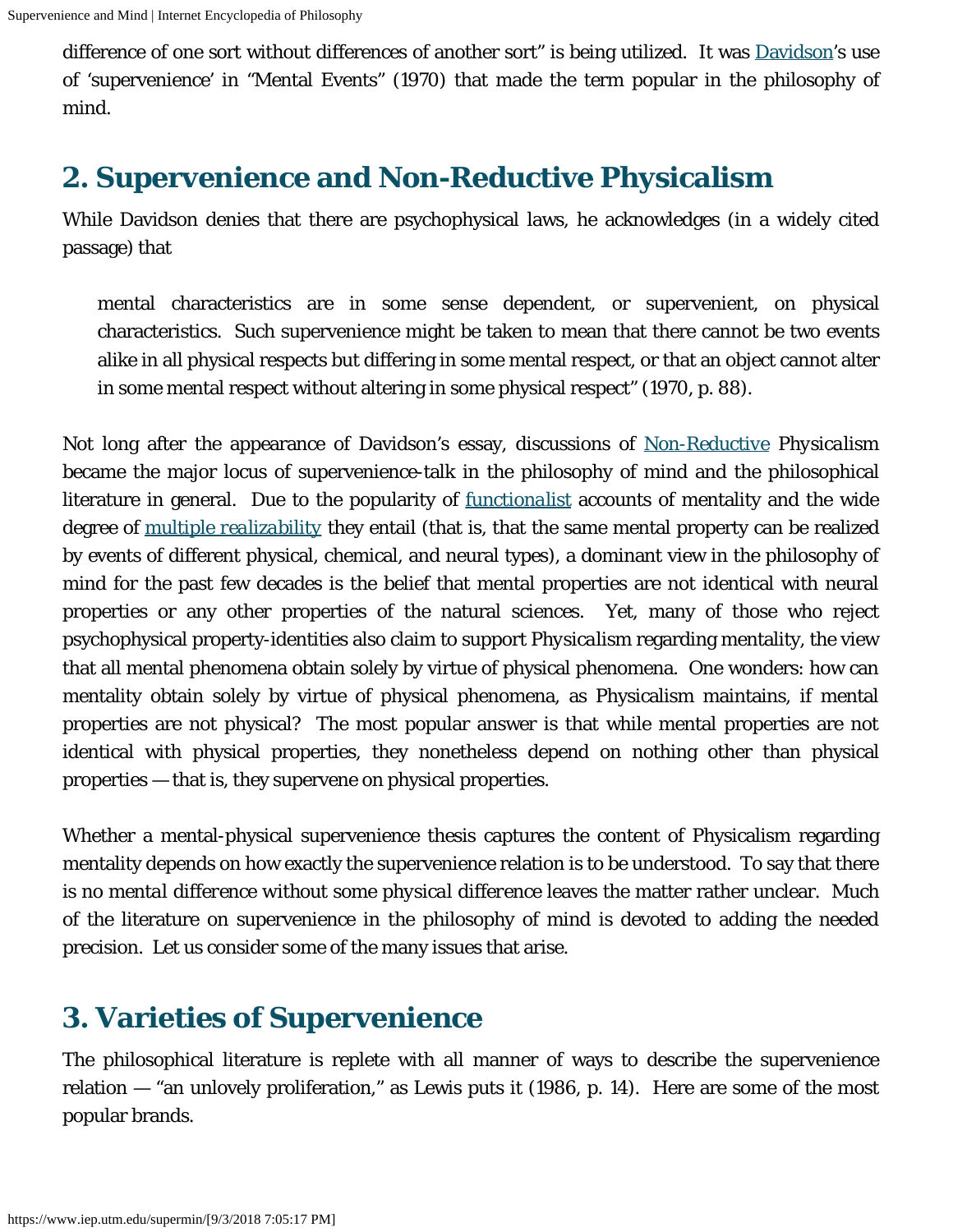### <span id="page-4-0"></span>**a. Global and Local Versions**

John Haugeland expresses the idea that all properties supervene on physical properties as follows: "[t]he world could not have been different in any respect, without having been different in some strictly physical respect" (1984, p. 1). This is a *global* supervenience thesis, claiming that nonphysical difference entails physical difference at the level of possible worlds as a whole (where a possible world is a way the world could have been, which includes the actual world, the way the world actually is). Applied to mental and physical properties, Haugeland's global supervenience claim is that the total state of any possible world could not have been any different mentally without differing physically. That is,

(GS) for any possible worlds,  $w_1$  and  $w_2$ , if  $w_1$  and  $w_2$  differ mentally, then  $w_1$  and  $w_2$  differ physically.

Equivalently, if  $\mathsf{w}_{\mathsf{1}}$  and  $\mathsf{w}_{\mathsf{2}}$  are exactly the same physically, then they are exactly the same mentally.

While GS goes a long way toward capturing the physicalist belief that the mental depends entirely on the physical, it is arguable that it does not go far enough. Kim (1987, p. 321) has us imagine that some possible world b differs physically from the actual world in only the following respect: in b one of Saturn's rings contains an additional ammonia molecule. GS requires mental similarity only between worlds that are physically indistinguishable as a whole. So despite the slight and innocuous physical difference between b and the actual world, GS allows that b mentally differs from the actual world as greatly as you please, perhaps being completely devoid of mentality. This result clearly goes against the physicalist intuition that mental phenomena obtain solely by virtue of physical phenomena. For in the case Kim describes, all of the physical features that are *relevant* to mentality remain constant. So it seems that if b differs mentally from the actual world, as GS allows, then whatever mental differences there are would have to be due to something other than physical differences. (Note that several authors identify and formulate different types of global supervenience; for a thorough description of varieties of global supervenience, see McLaughlin and Bennett, 2006. These complexities are ignored in this introductory survey; here the concern is with global supervenience in general.)

To come closer to capturing the content of Physicalism regarding the mind, a supervenience thesis needs to require not only that worlds differing mentally differ physically, but also that individual objects and events cannot differ mentally without differing physically. Consider, then, the following *local* supervenience thesis:

(LS) for any worlds,  $w_1$  and  $w_2$ , and any individuals, x in  $w_1$  and y in  $w_2$ , if x in  $w_1$  differs mentally from y in  $w_2$ , then x in  $w_1$  differs physically from y in  $w_2$ .

Or one might choose what Kim (1984) calls "strong" supervenience. To say that mental properties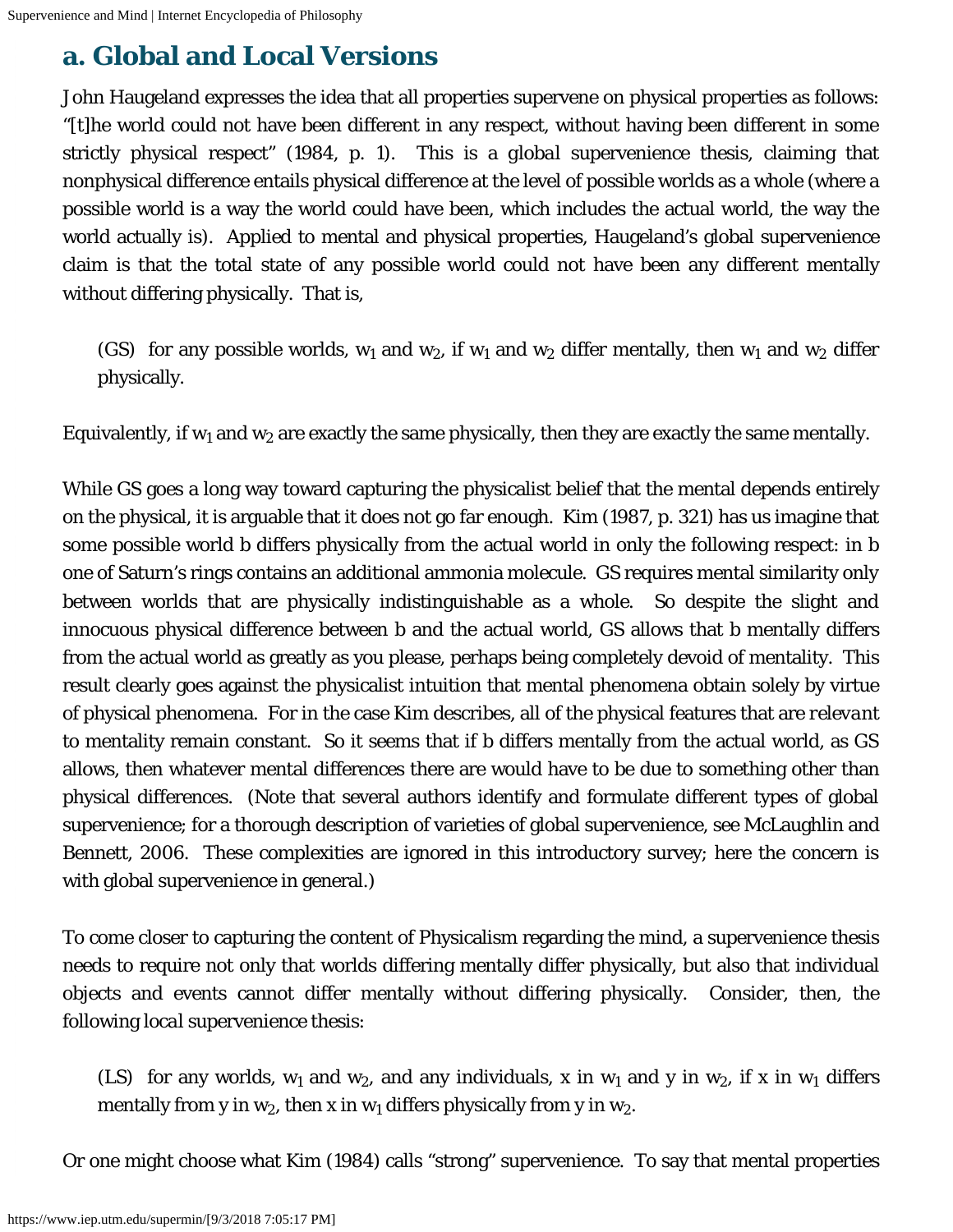strongly supervene on physical properties is to say that

(SS) necessarily, for any mental property M, and any individual x that has M, there is a physical property (or set of physical properties) P, such that x has P, and necessarily, for any individual y, if y has P, then y has M.

The difference between LS and SS is that LS allows the possibility that some entities have mental properties without having any physical properties. (Yet, SS and LS are equivalent when the base set of physical properties is closed under negation, that is, when for every physical property P in the base set, its negation,  $\neg P$ , is also included.)

Now suppose that Carla and Marla inhabit worlds that are physically indistinguishable in every respect except for the extra ammonia molecule in a ring of Saturn. While the worlds themselves differ physically, Carla and Marla do not. So unlike GS, LS and SS entail that Carla and Marla are mentally indistinguishable. So it seems that LS and SS better capture the physicalist intuition that mental facts obtain solely in virtue of physical facts. (However, there is some debate over whether the global thesis might actually be equivalent to SS given the right closure principles. See, for example, Petrie, 1987, Kim, 1987, Paull & Sider, 1992, and Stalnaker, 1996.)

Note that SS differs from Kim's formulation of what he calls "weak" supervenience (WS), which lacks the second occurrence of the word 'necessarily.'

(WS) necessarily, for any mental property M, and any individual x that has M, there is a physical property (or set of physical properties) P, such that x has P, and for any individual y, if y has P, then y has M.

Unlike SS and LS, WS requires only that physical duplicates are mental duplicates *within* possible worlds, thereby allowing that physical duplicates differ mentally *across* possible worlds. So unlike SS and LS, WS allows that you could have had different mental properties from those you actually have without differing in any physical way. But if you could have had different mental properties without differing physically in any way, then the mental facts about you do not depend solely on the way you are physically, which seems to be contrary to Physicalism. Thus, SS and LS are preferable to WS.

As indicated above, by not allowing that Carla and Marla differ mentally, LS and SS might seem preferable to GS. However, one might think that given *externalist* intuitions, GS is more desirable. If externalism regarding mental content is correct, then individuals that are the same in terms of their *intrinsic* physical properties are not guaranteed to be mentally the same. GS honors externalist intuitions by requiring sameness only at the level of whole worlds, thereby allowing individuals with all the same intrinsic physical properties to differ mentally. However, Kim (1987,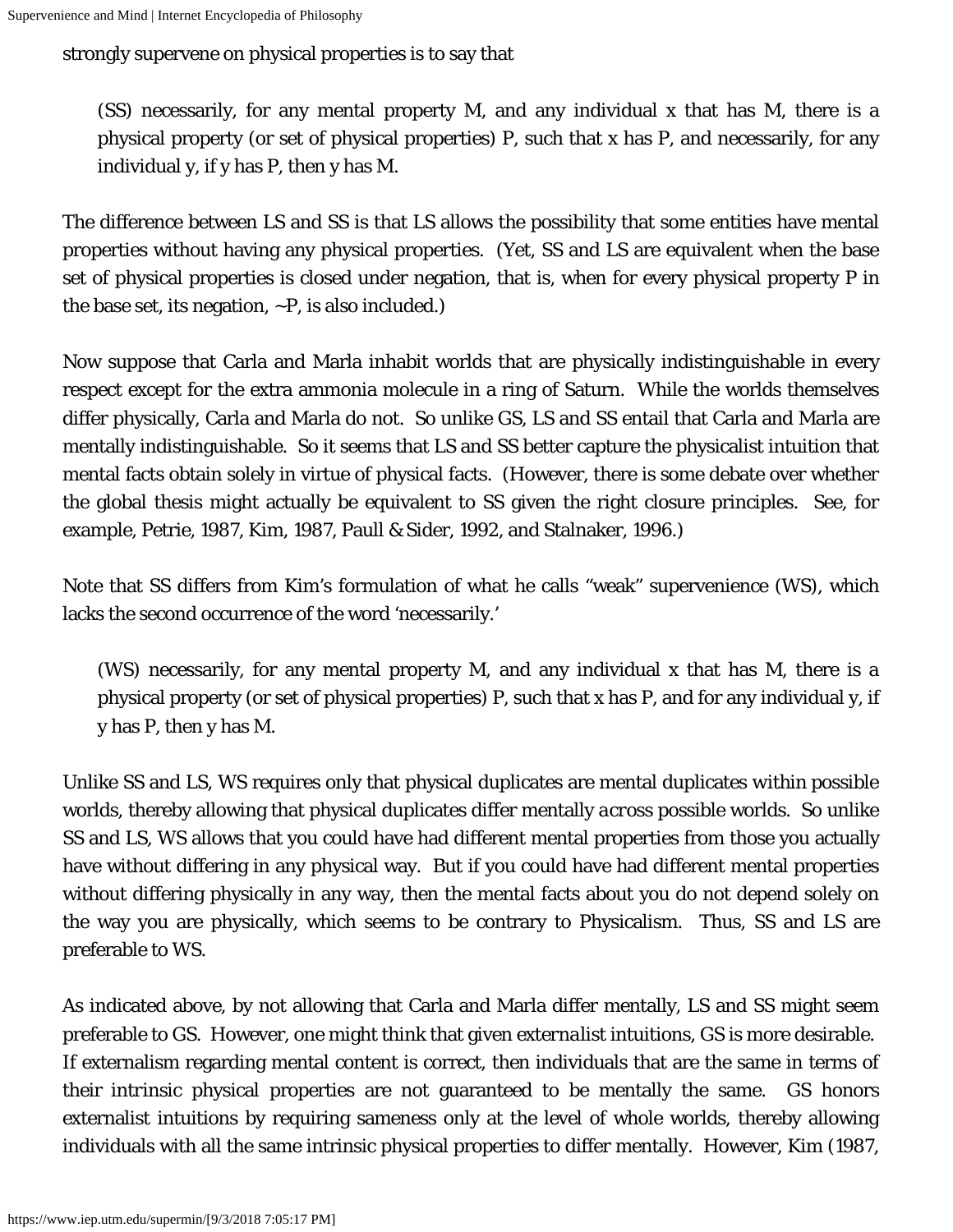pp. 322-4) points out that the strong supervenience thesis, SS, can also allow the truth of externalism simply by including *extrinsic* properties of individuals in the supervenience base, properties such as being causally related to stuff comprised of  $\rm H_2O$ . If the underlying physical properties, the *subvening* properties, include relations to external items, then LS can also accommodate externalist intuitions. (Although, we cannot let just any extrinsic property into the supervenience base. If we allow the extrinsic feature of occupying a world with such-and-such complete physical profile, then the strong and local supervenience theses automatically collapse into the global version. For in that case, having all the same mental properties is not required unless the individuals occupy worlds that are physically indistinguishable in every respect. Vera Hoffmann and Albert Newen, 2007, develop the idea of *property-dependent supervenience* as a way to include only those extrinsic properties that are relevant to the instantiation of a higher-level property.)

We saw that one worry about GS is that it allows great mental differences to be accompanied by what seem to be wholly irrelevant physical differences — allowing, for example, that Carla and Marla differ mentally despite their physical similarity, simply because in Marla's world there is one more ammonia molecule in one of the rings of Saturn. LS and SS prevent this possibility but they still fall short of fully capturing physicalist intuitions since differences irrelevant to one's mentality are to be found not only in distant regions of space. Suppose that Carla and Marla live in physically indistinguishable environments and their bodies are physically indistinguishable in all but the following respect: Marla has an additional electron in one of her toenails. Since this cuticle difference seems to be completely irrelevant to mentality, we would expect that Carla and Marla are mentally indistinguishable. However, since they are not physically indistinguishable, LS and SS allow vast mental differences between the two. This result seems contrary to the spirit of Physicalism since Carla and Marla are physically indistinguishable in all the ways that are relevant to mentality.

The move from GS to LS and SS is an attempt to isolate those physical properties that are relevant to the exemplification of a mental property. For a more successful attempt, one might appeal to Terence Horgan's *regional* supervenience thesis. With his notion of a *P-region*, a spatio-temporal region of a physically possible world, Horgan expresses his regional supervenience thesis as: "There are no two *P*-regions that are exactly alike in all qualitative intrinsic physical features but different in some other qualitative intrinsic feature" (1993a, p. 571). (Also see Horgan 1982, p. 37). Consider the region of space occupied by Marla's whole body minus the toenail with the extra electron and the region of space occupied by the corresponding part of Carla's body. Since these two regions are physically indistinguishable, the regional supervenience thesis yields the correct result that Carla-minus (Carla minus the toenail) does not differ mentally from Marla-minus. This result together with the fact that there is no mentality supervening on the physical features of the toenail itself yields that further desired conclusion that Marla as a whole is mentally the same as Carla as a whole. (By the way, those mental and other higher-order states that require an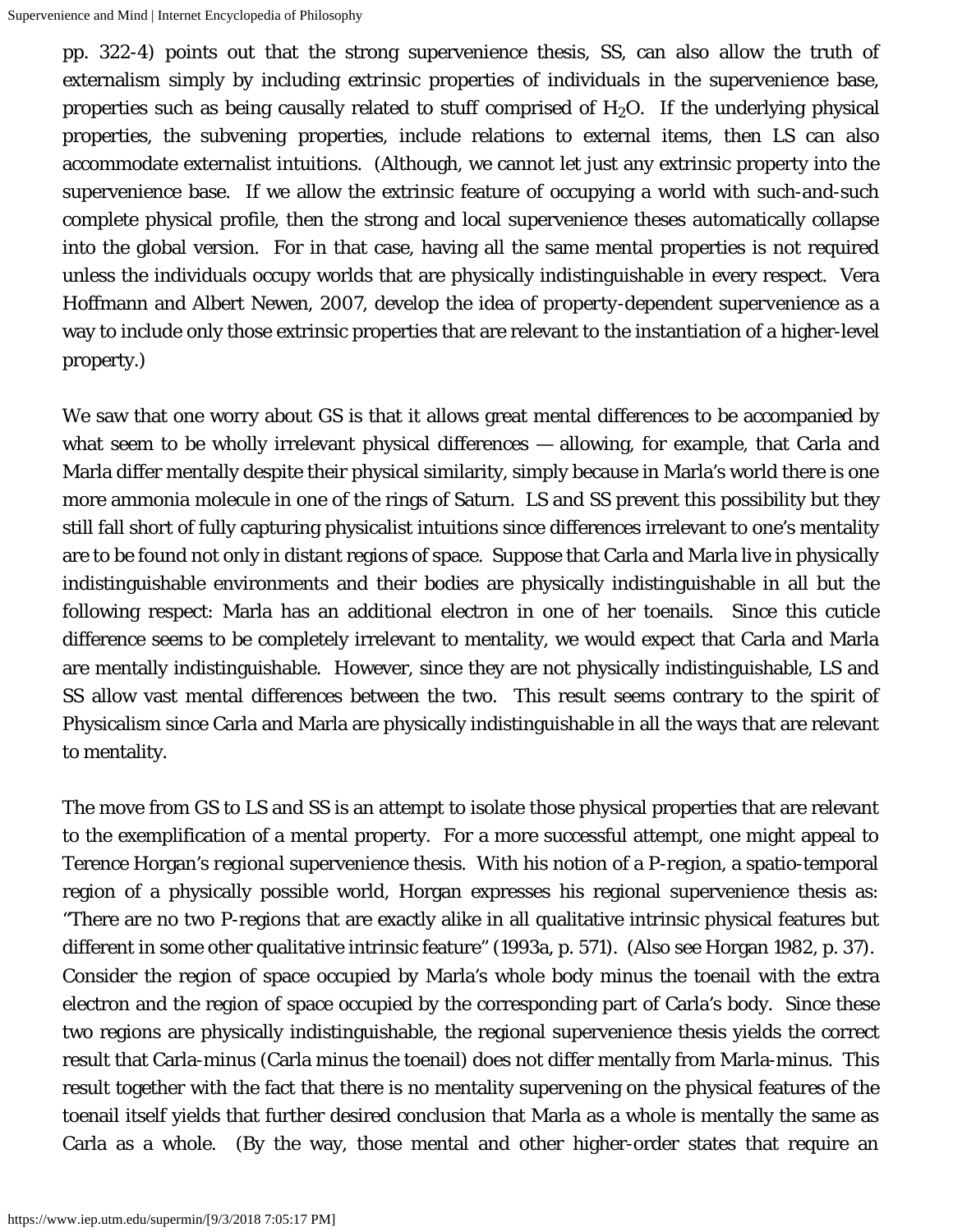externalist individuation will supervene on the intrinsic features of an expanded region of space, which Horgan points out, is "a region large enough to encompass, as intrinsic features, all the contextually relevant facts": 1982, p. 39.)

Another way to isolate just those physical features that are relevant to mentality is to utilize Kim's notion of a *B-minimal* property. A property is B-minimal when "any property weaker than it is not a supervenience base" (1984, p. 165). If a physical property, P, is B-minimal with respect to mental property M, then P is a *least sufficient* condition for M — that is, P's instantiation guarantees M's instantiation, and there is no proper constituent of P an instance of which guarantees an instance of M. The properties that are B-minimal with respect to M do not include the number of electrons in one's toenails. Thus, with only B-minimal properties in the supervenience base, Carla and Marla have all the same subvening properties despite their cuticle difference, which guarantees that they have all the same mental properties. Suppose, then, that we strengthen LS and SS to read:

(LS\*) for any mental property M, there is a physical property P *that is B-minimal with respect to M*, such that for any possible worlds,  $w_1$  and  $w_2$ , and any individuals x in  $w_1$  and y in  $w_2$ , if x in w<sub>1</sub> differs from y in w<sub>2</sub> in terms of M, then x in w<sub>1</sub> differs from y in w<sub>2</sub> in terms of P

and

(SS\*) necessarily, for any mental property M, and any individual x that has M, there is a physical property (or set of physical properties) P, such that (i) x has P, (ii) *P is B-minimal with respect to M*, and (ii) necessarily, for any individual y, if y has P, then y has M,

respectively. Since no physical property that is B-minimal property with respect to M includes having an extra electron in a toenail, neither LS\* nor SS\* allows that Carla and Marla differ mentally, which is just as Physicalism seems to require given that they are physically indistinguishable in all respects relevant to mentality.

Jeffrey Poland's (1994) formulation of Physicalism further narrows the class of relevant base properties by adding the notion of a B-minimal property to a regional supervenience thesis. Poland worries that a physical property might qualify as a B-minimal supervenience base with respect to some higher-level (for example, mental) property without being the property *by virtue of which* the higher-level property is instantiated. To remedy this defect Poland proposes that "[f]or each non-physical attribute, N, and for each region of space-time, R, if N is actually (or possibly) instantiated in R, then there exists a minimal class of physically-based attributes, P, such that the instantiation of the members of P does (or would) provide a realization of N on that occasion" (p. 191).

Apart from deciding which of these supervenience theses to endorse, there is another issue that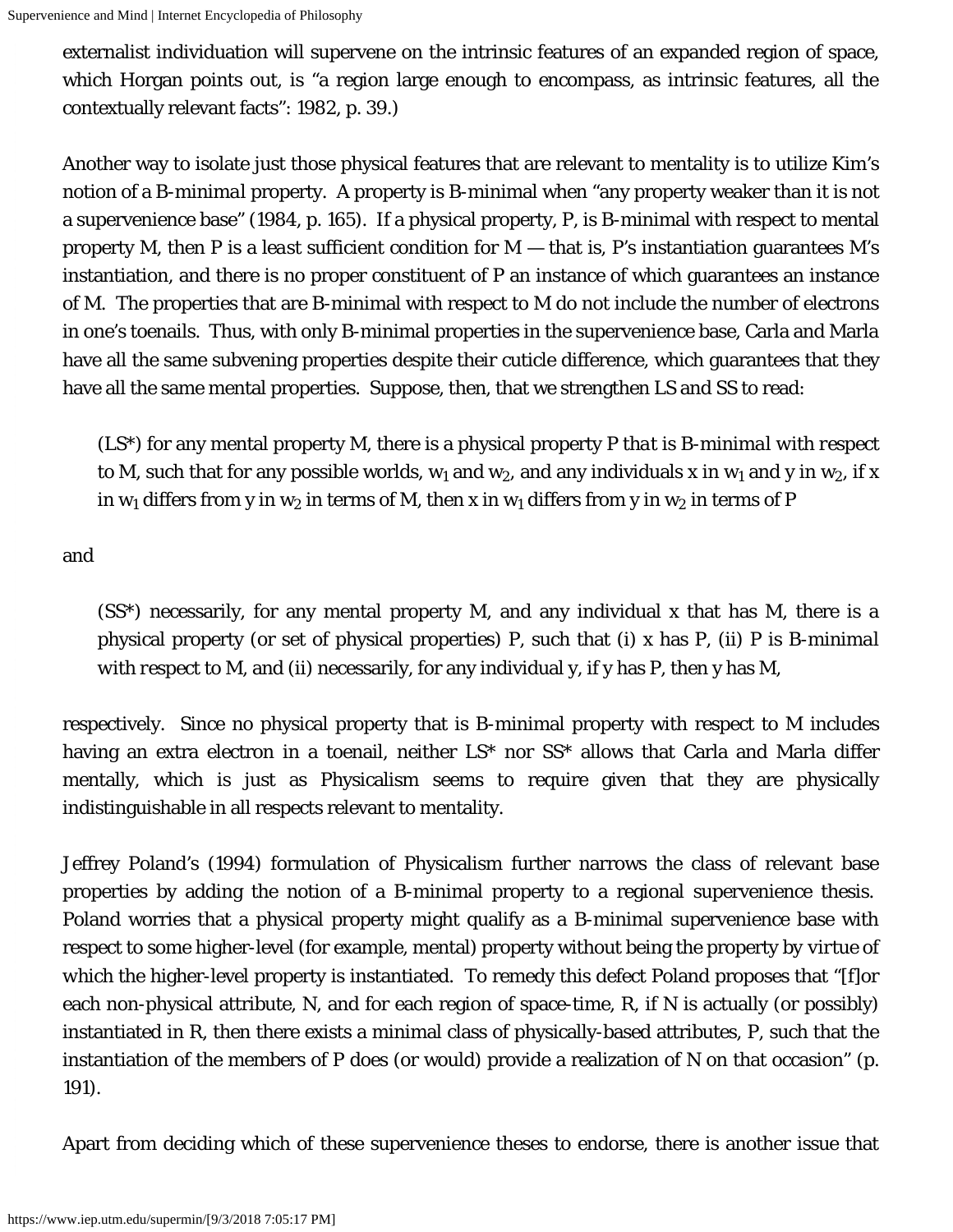needs to be addressed. In formulating a supervenience thesis adequate for understanding the ontological relation between two sets of properties, we need to decide which brand of *modality* is to figure in our formulation? How should the necessity operators in WS, SS, and SS\* be interpreted, and what is the range of the possible worlds mentioned in GS, LS, and LS\*?

#### <span id="page-8-0"></span>**b. Varieties of Necessitation**

Suppose it is true that whenever there is a mental difference there is a physical difference. It would seem that this is not merely an accidental fact, not merely a matter of the way things happen to be. Rather it seems that the physical facts that obtain in some way *necessitate* the mental facts that obtain:

(N) facts about the distribution of physical properties *necessitate* all the facts about the distribution of mental properties.

But what brand of necessity is at issue here? Answering this modal question is essential to understanding how the mental depends on the physical. The answer is also crucial to deciding whether a supervenience thesis can adequately capture all that Physicalism regarding mentality entails.

The physical facts clearly do not *logically* necessitate the mental facts. The laws of logic alone do not allow us to derive the latter from the former. However, one might wonder whether the laws of logic together with the *meanings* of physical and mental terms allow us to derive all true mentalistic sentences from sentences expressed in physical vocabulary. That is, one might wonder whether

 $(N_{L-C})$  facts about the distribution of physical properties *logically/conceptually* necessitate all the facts about the distribution of mental properties.

Yet,  $\rm N_{L\text{-}C}$  seems implausible on any reasonable interpretation of 'physical.' If we restrict the term 'physical' to properties described by the science of physics itself, then the obvious difference in meaning between mental vocabulary and the vocabulary of physics seems to show that  $\rm N_{L\text{-}C}$  is false. Even if the word 'physical' were used loosely enough to include brain properties, and even if mental properties were identical with brain properties,  $\rm N_{L\text{-}C}$  would still be highly dubious. Since mental talk is not synonymous with neural talk, mind-brain identity theorists rightly held their view, not as an analytic truth, but as a significant empirical hypothesis. (See, for example, J.J.C. Smart, 1959 and U.T. Place, 1956.) Suppose 'physical' is used liberally enough to include overt behavioral responses to environmental input — for example, bringing an umbrella when confronted with rain, grimacing and groaning as the punching continues, and responding appropriately in French to questions posed in French. With this liberal use of 'physical'  $\rm N_{L\text{-}C}$  would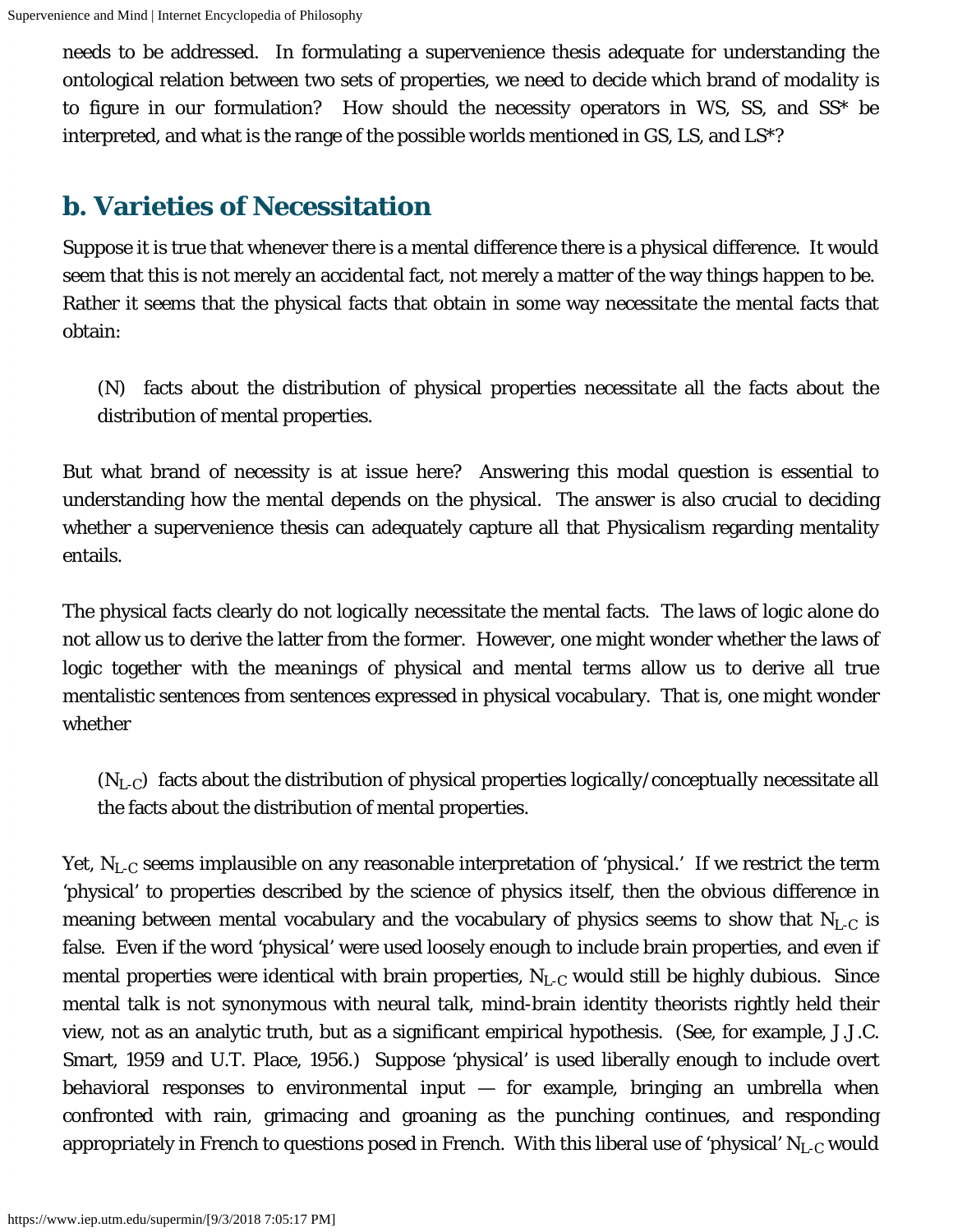be accepted by *logical behaviorists*. Of course, this is no credit to N<sub>L-C</sub> given the well-known problems with logical behaviorism. Although, one might think that with such a generous use of 'physical,' *analytic functionalism* (which is not as implausible as logical behaviorism) is committed to  $\rm N_{L\text{-}C}$  as well. But that is not so. Functionalists characterize mental properties in terms of their relations to environmental input, behavioral output, and *other mental properties*. For instance, the belief that it is raining will be characterized in terms of an inclination to bring an umbrella *if one wishes to keep dry*. Given that mental predicates are to be interdefined, even with a liberal definition of 'physical' the analytic functionalist would seem compelled to deny that a purely physical description logically/conceptually guarantees the truth of any mental description.

Not only does  $\rm N_{L\text{-}C}$  seem to be false, it also appears to be much more than what Physicalism requires. It might be that mental phenomena depend entirely on physical phenomena (as physicalists regarding mentality contend) without there being a logical or conceptual tie between the two. Since predicates that differ in meaning might denote the very same property, it seems that even if mental properties were identical with physical properties, it would not follow that facts about the latter logically or conceptually guarantee facts about the former. (However, Robert Kirk claims otherwise. Imagine the complete set, P, of facts about the world expressed in the vocabulary of an ideal physics, and suppose that this set includes all of the physical laws that obtain. According to Kirk, Physicalism requires that the relation between P and the set of mental facts is one of *strict implication*, where "statement *A* strictly implies a statement *B* just in case '*A* and not-*B*' involves inconsistency of a broadly logical or conceptual kind," 2006, p. 525. There are also the arguments of [Jackson](https://www.iep.utm.edu/know-arg/) (1994 & 1998) and Chalmers' (1996) to consider, arguments purporting to show that much more follows *a priori* from the physical facts than what we might be inclined to think. Although, for Chalmers and Jackson, these do not include facts about the qualitative character of conscious experience.)

The fact that mental differences require physical differences would seem to have something, perhaps everything, to do with the laws of nature that actually obtain. It is arguable that the laws of nature that actually obtain are what make it the case that mental sameness guarantees physical sameness. Consider, then, the proposal that:

 $(N_N)$  facts about the distribution of physical properties *nomologically* necessitate all the facts about the distribution of mental properties.

However, while it is reasonable to think that the supervenience of the mental on the physical is a matter of the laws of nature that actually obtain,  ${\rm N_N}$  is too weak to do the work a physicalist would want a supervenience thesis to do. The physicalist who appeals to supervenience is trying to honor the fact that the mental depends entirely on the physical without being committed to the view that mental properties are identical with physical properties. Suppose, as is widely believed, that mental properties are not identical with physical properties. Then the psychophysical laws by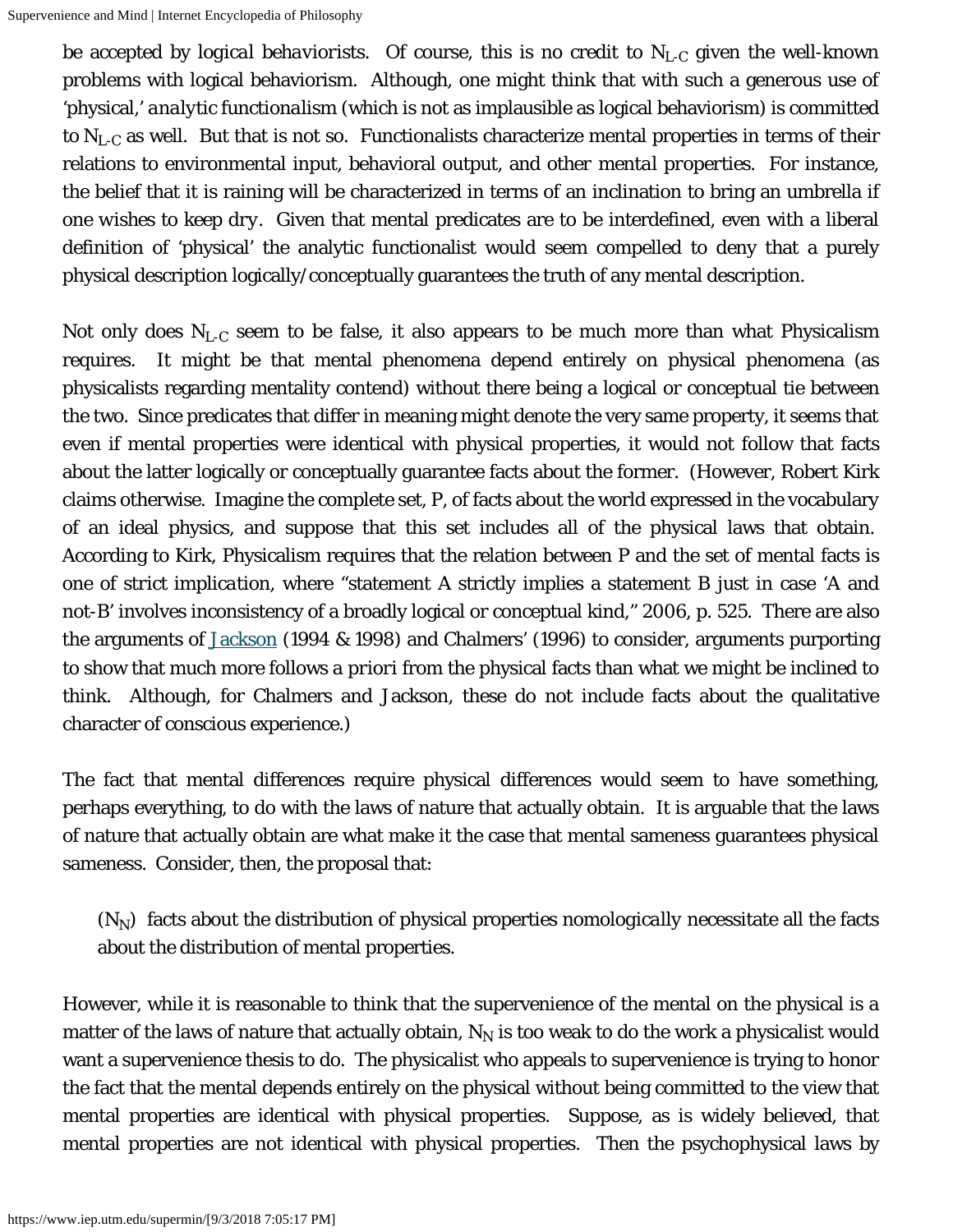virtue of which the physical facts fix the mental facts are not purely physical laws. In that case,  $\rm N_N$ allows that there is a possible world that is physically indistinguishable from the actual world, including all the same purely physical laws, but with a very different distribution of mental properties. As Crane puts it, "if fixing the mental facts requires psychophysical laws, then fixing the physical facts *alone* is not sufficient to fix the mental facts" (1991, pp. 237-8).

To support our physicalist intuitions, it seems that we need a supervenience relation that is committed to the following necessitation claim:

(N<sub>P</sub>) facts about the distribution of physical properties *physically* necessitate all the facts about the distribution of mental properties,

where *p* physically necessitates *q* just in case '*p* and not *q*' is not true in any possible world with all the same physical laws as those that actually obtain. If the physical laws did allow worlds with the same distribution of physical properties but a different distribution of mental properties, then there would be a clear sense in which the mental facts are at least partly due to something other than physical facts. So it is arguable that our physicalist intuitions do entail just what  $N_{\rm P}$  states. Indeed,  $\rm N_p$  does capture a popular way that the necessity involved in supervenience theses applied to mentality are in fact understood. (See, for example, Papineau's formulation of Physicalism: 1993, p. 21.)

Yet, there are some worries about  $N_P$ . Lewis, Horgan, and Jackson address what is called the *Problem of Extras*. Lewis claims that "Materialism is meant to be a contingent thesis, a merit of our world that not all other worlds share" (1983, p. 362). Even if all concrete phenomena obtain solely by virtue of physical phenomena, as Physicalism maintains, it seems that things did not have to be that way. The world could have been such that angels, ghosts, or other immaterial beings reside alongside the physical items that actually exist. It is also arguable that Physicalism allows non-actual possible worlds where all the actual physical laws obtain but with immaterial extras — provided that these extras do not causally interfere with the physical world. Horgan imagines that "[i]n such worlds the spirits would not interfere with the ordinary operations of physical laws upon physical substances; they would simply co-exist with the physical" (1982, p. 35). The concern, then, is that a possible world with the same distribution of physical properties that actually obtains and all the same physical laws might nonetheless differ from the actual world by having immaterial mental extras. If such a possible world is consistent with the truth of Physicalism, as Lewis and Horgan think, then the truth of Physicalism does not require that physical sameness (including physical laws) guarantees mental sameness. And if so, then  $N_{\rm P}$  is not necessary for the truth of Physicalism.

One way to solve the Problem of Extras is to identify some restricted class of physically possible worlds and then characterize Physicalism as the view that physical sameness entails mental (and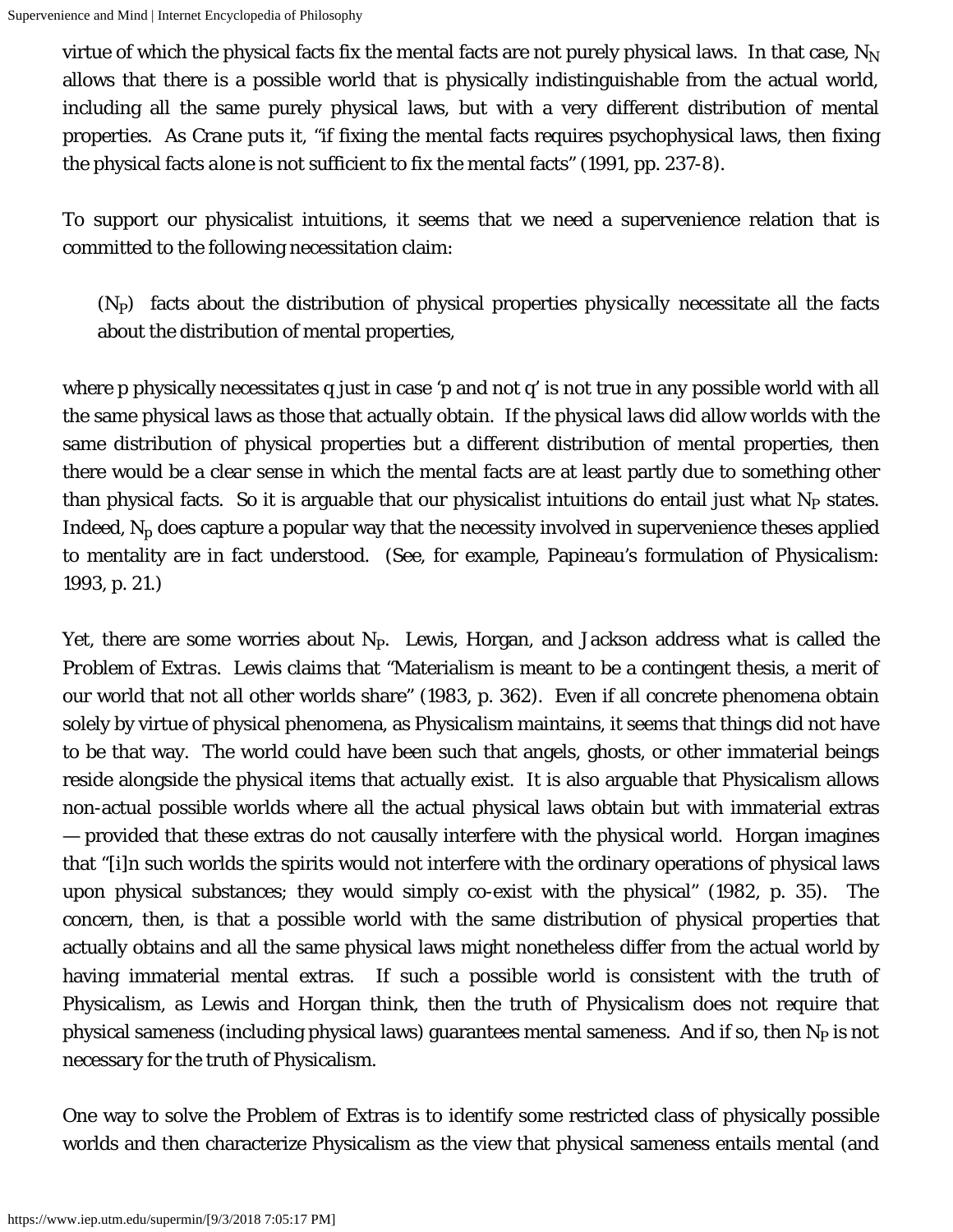other higher-order) sameness in that restricted class of worlds. For example, Frank Jackson (1998) appeals to the notion of a *minimal physical duplicate*, where "a minimal physical duplicate of our world is a world that (a) is exactly like our world in every physical respect (instantiated property for instantiated property, law for law, relation for relation), and (b) contains nothing else in the sense of nothing more by way of kinds or particulars than it *must* to satisfy (a)" (p. 13). With this notion of a minimal physical duplicate, Jackson proposes that we characterize Physicalism in general as the view that "[a]ny world which is a *minimal* physical duplicate of our world is a duplicate *simpliciter* of our world" (p. 12). That is, if you physically duplicate the actual world and *stop right there*, then what results does not differ mentally or in any other way from the actual world. To restrict the class of physically possible worlds where physical sameness entails mental sameness, Lewis (1983) relies on the notion of a property's being "alien" to a world, where "a property is *alien* to a world iff (1) it is not instantiated by any inhabitant of that world, and (2) it is not analysable as a conjunction of, or as a structural property constructed out of, natural properties all of which are instantiated by inhabitants of that world" (p. 364). With the notion of an alien property, Lewis offers the following supervenience claim: "[a]mong worlds where no natural properties alien to our world are instantiated, no two differ without differing physically; any two such worlds that are exactly alike physically are duplicates" (p. 364). If we think that a physically possible world with the distribution of physical properties that actually obtains might nonetheless contain immaterial mental extras, then we might restrict  $\mathrm{N}_{\mathrm{P}}$  with the help of either Lewis' proposal or Jackson's (or Horgan's proposal, which appeals to the notion of a *physically accessible world*, a *P-world*, 1982, p. 36-7).

Another potential concern about  $N_P$  is expressed by Francescotti (2000, 1998). Suppose, as many believe, that mental properties are not identical with physical properties. Then the purely physical laws do not range over mental properties. In that case, Francescotti argues, the physical properties instantiated would determine which mental properties are instantiated *only given the truth of irreducibly psychophysical laws*. But if so, it is arguable that the truth of  $\rm N_p$  requires that mental properties are identical with physical properties (which seems to be a threat to Non-Reductive Physicalism assuming that Physicalism requires the physical necessitation of mental facts).

The search for the exact way in which the physical facts necessitate the mental facts continues. There are also the remaining issues described in section  $3-a$  — whether to prefer local to global supervenience, and whether and how to make the thesis super-local to capture only those physical properties that are relevant to mentality. There is also the issue of whether the supervenience base should be restricted to *qualitative* properties or whether non-qualitative, *impure* properties should also be included — properties such as containing a neural event that is numerically identical with neural event x. (Recall that Horgan's regional supervenience thesis is restricted to qualitative properties.) There is also the question of whether it is acceptable for a supervenience thesis to be restricted to *same-subject necessitation*, where the base properties are restricted to properties of the very same object that bears the supervening properties. Should we prefer *multiple-domain*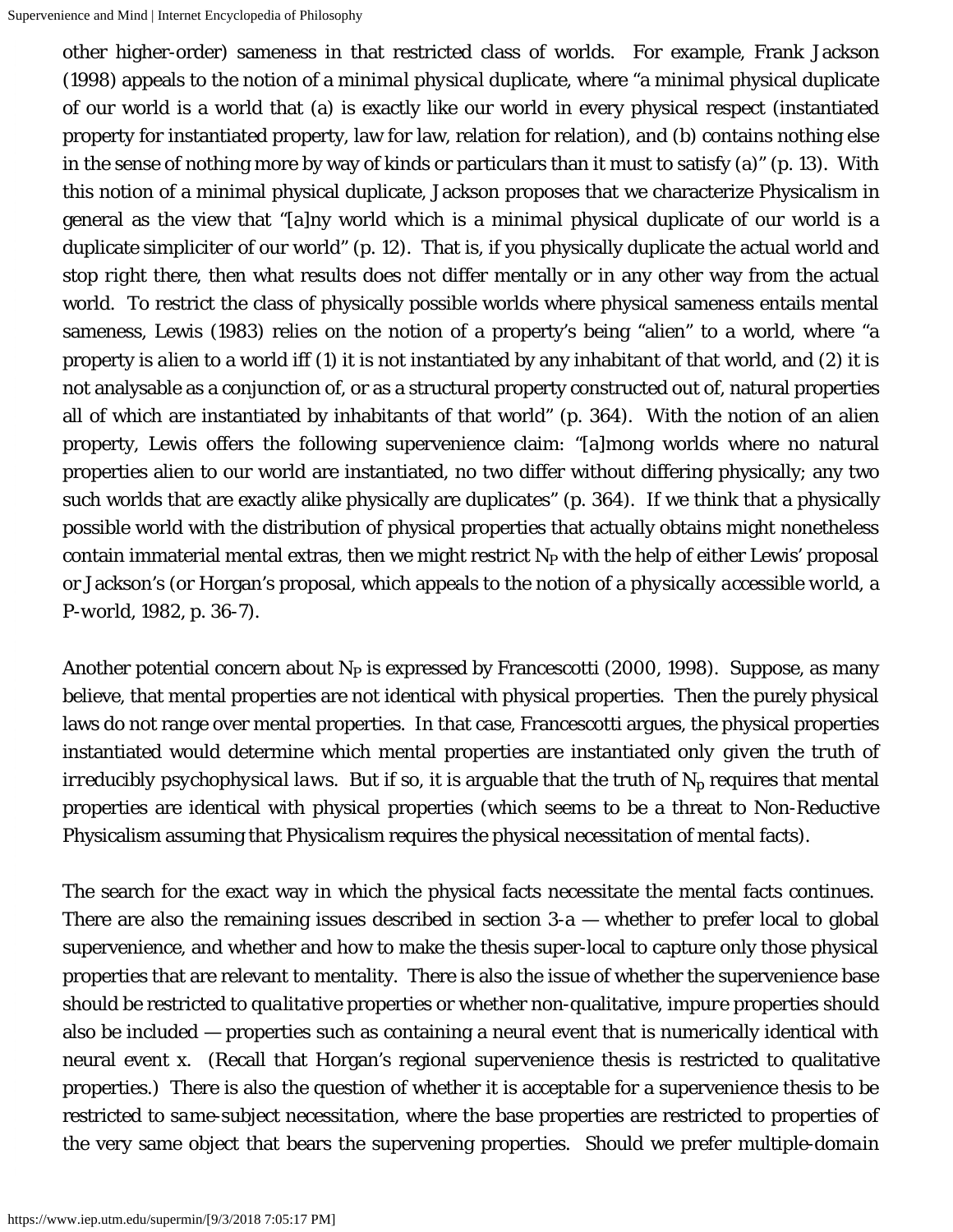supervenience (where the supervening properties are exemplified by a domain of items that differs from the domain of the subvening properties) — allowing, for example, that the base properties are properties of *constituents* of the individuals with the supervening properties? While supervenience theorists have been dealing for years with these technical matters and many others regarding the details of the supervenience relation, some general objections have been raised to the whole project of trying to describe the dependence of the mental on the physical in terms of supervenience. Let's consider two common complaints.

### <span id="page-12-0"></span>**4. Two Common Complaints with Supervenience Theses**

Kim (1993) tells us that a supervenience thesis "itself says nothing about the *nature* of the dependence involved; it tells us neither what kind of dependency it is, nor how the dependency grounds or explains the property covariation" (pp. 165-6). So a supervenience thesis leaves us wondering:

Is it a matter of causal dependence? Is it in some way analogous to mereological supervenience? Is it after all a matter of meaning dependence, as logical behaviorists and some functionalists claim? Perhaps, a matter of divine intervention or plan as Malebranche and Leibniz thought? Or a brute and in principle unexplainable relationship which we must accept "with natural piety," as some emergentists used to insist? (p. 167)

There are two distinct worries expressed here — the failure of a supervenience thesis to *explain* mental phenomena and its failure to *ontologically ground* mental phenomena.

#### <span id="page-12-1"></span>**a. Explanatory Failure**

If the mental supervenes on the physical as a matter of logical-conceptual necessity, then there would be an easy explanation (in terms of the laws of logic and meanings of our mental and physical terms) for why physical sameness guarantees mental sameness. Yet, if  $\rm N_{L\text{-}C}$  is to be rejected, as it seems it should, then the worry is that the dependence of the mental on the physical is left unexplained. One might appeal to psychophysical laws as the explanation — P guarantees M because it is a law that P  $\rightarrow$  N. But this does not explain why the psychophysical law P  $\rightarrow$  N obtains. The complaint that an account expressed solely in terms of supervenience commits us to unexplained psychophysical laws has been raised by many. See, for example, Gardner (2005, p. 201-2), Kim (1989, sec. IV, 1993, pp. 165-9), Heil, (1998), Horgan (1993a, sec. 8, 1993b, sec. 5), and Moreland (1998, pp. 50-1). A physicalist might allow that there are brute laws, provided that these are purely physical. But if a law is not purely physical, if it is irreducibly psychophysical, then as a physicalist one would expect an explanation in terms of purely physical laws of why that psychophysical law obtains, and this explanation is what a mere supervenience claim does not provide. As a result, a physicalist might be compelled to find some suitable brand of what Horgan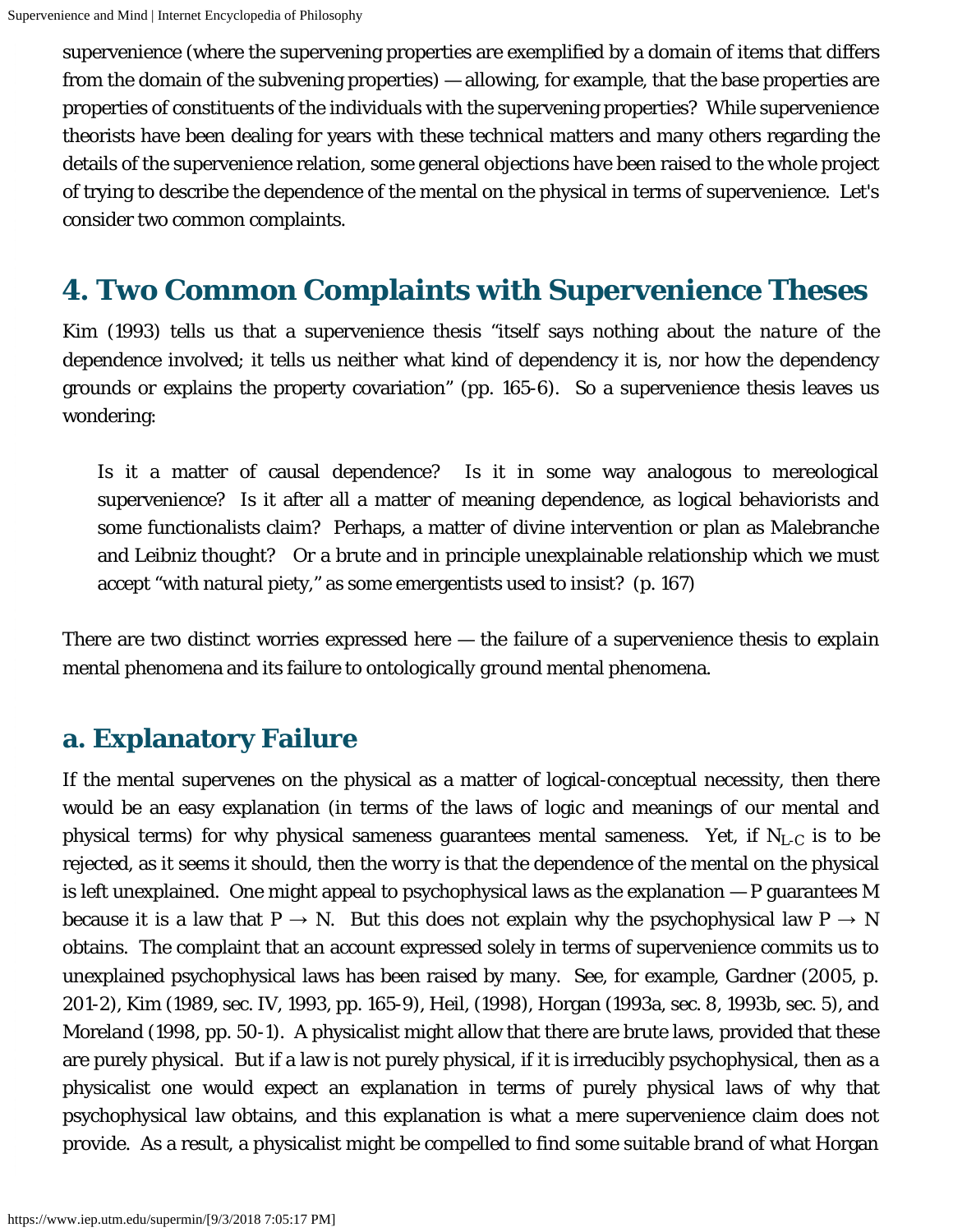calls "superdupervenience" — "ontological supervenience that is robustly explainable in a materialistically acceptable way" (1993, p. 577).

Regarding the explanatory concern, two points are worth mentioning. First, if we are offering an *ontological* account of mentality, then it is not clear that a "materialistically acceptable" explanation is required. According to Physicalism as an ontological doctrine, mental (and other higher-level) phenomena obtain solely by virtue of physical phenomena. However, it might be that mental phenomena are entirely due to physical phenomena in a way that is inexplicable to us. So if our concern is with the ontological status of mentality, then it is arguably not a fault of a supervenience-based account that it falls short of superdupervenience. Secondly, it seems that a supervenience thesis by itself can take us some way, perhaps a long way, toward understanding the nature of the psychophysical dependence. Recall that an adequate formulation of a supervenience thesis will need to make clear what brand of necessity is involved. Suppose that mental properties supervene on physical properties with physical necessity. Then the purely physical laws that actually obtain provide the explanation of why changes in mental properties require changes in physical properties. Suppose that mental properties supervene on physical properties with nomological necessity only. Then the explanation of why the mental supervenes on the physical would appeal to irreducibly psychophysical laws. This explanation might not (and should not) satisfy a physicalist, but it is an explanation nonetheless, and perhaps even the correct explanation. Or maybe the physical facts fix the mental facts with a type of necessity that lies between the logical/conceptual variety and the physical brand — with the *metaphysical* necessity that some philosophers discuss. Then we might decide that the mental supervenes on the physical, not because of the physical laws that actually obtain, but due to some other type of relation, perhaps identity or maybe some mereological (part-whole) relation. It seems, then, that thinking about the modality involved in a supervenience thesis can profitably guide our thoughts about why mental properties covary with physical properties in the way that they do.

There is another reason, and perhaps a better reason than explanatory failure, to be dissatisfied with a mere supervenience thesis.

#### <span id="page-13-0"></span>**b. Ontological Failure**

Since a mental-physical supervenience thesis tells us only how mental properties covary with physical properties, it is compatible not only with [property dualism](https://www.iep.utm.edu/dualism/#H6) (as the non-reductive physicalist would hope) but also with *substance dualism*. Even if substance dualism were true, it might be that immaterial minds are causally connected or otherwise related to physical bodies in such a way that any variation in the properties of these immaterial minds occurs only with a variation in physical properties of the body. Physicalism certainly does not allow that substance dualism is true. So, since a supervenience thesis is compatible with substance dualism, it does not fully capture our physicalist intuitions.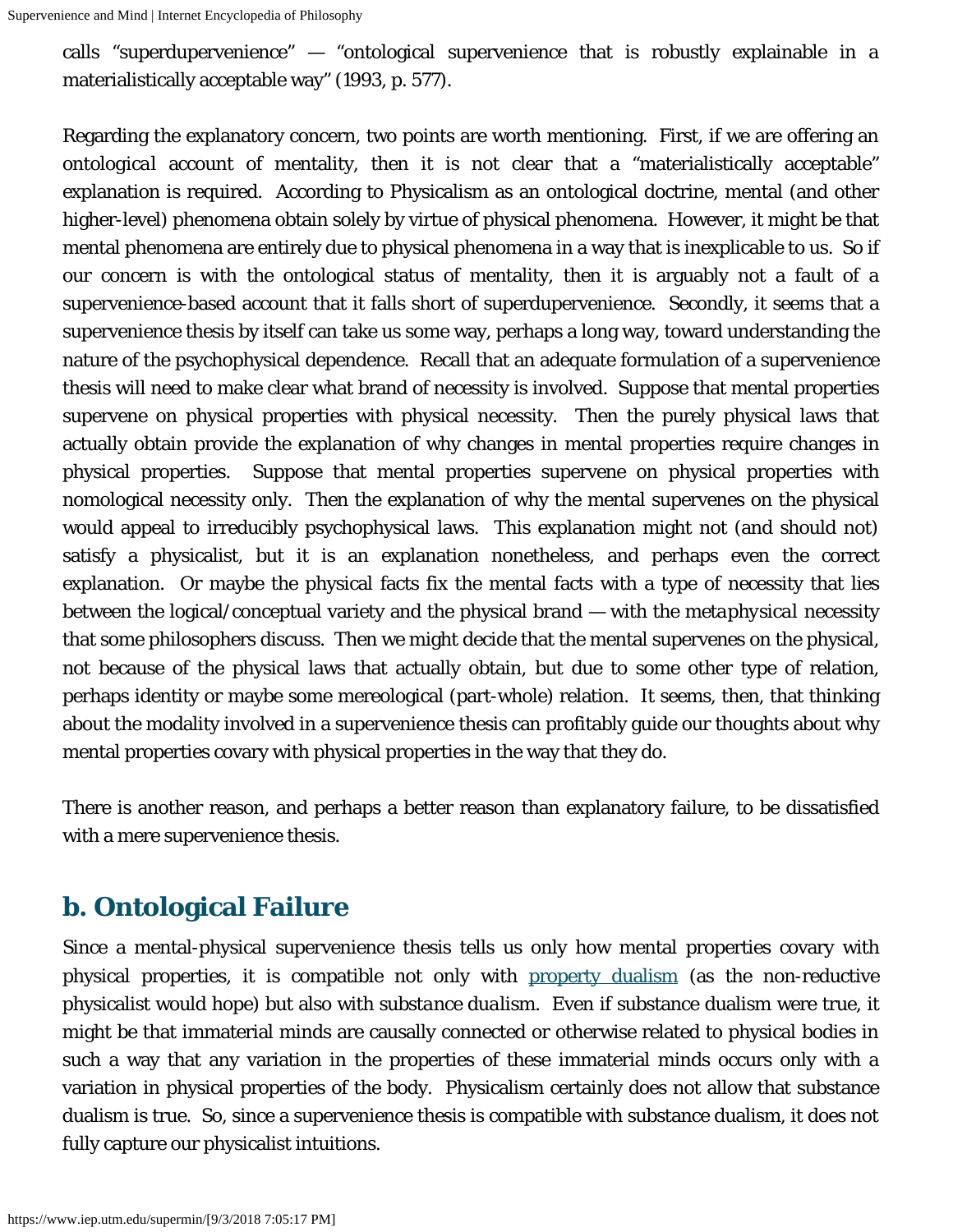However, there is still hope for an adequate formulation of Physicalism regarding mentality that is largely supervenience-based. To avoid substance dualism, we simply need to conjoin a supervenience thesis with some constraint on the *composition* of mental items. For example, as Geoffrey Hellman and Frank Thompson (1975) state with their *Principle of Physical Exhaustion*, "everything concrete is *exhausted* by basic physical objects" (p. 555). Likewise, Phillip Pettit (1993) insists that "[e]verything in the empirical world is composed in some way — composed without remainder — out of (subatomic) entities of the kind that microphysics posits, or it is itself uncomposed and microphysical" (p. 215). Applied to mentality, the claim is: all mental particulars (all instances and bearers of mental properties) are ultimately comprised entirely of physical particulars.

Or we might wish to combine a supervenience thesis with a *realization* claim. The claim that mental properties are realized physically is popular among those who support Physicalism while denying psychophysical identities. The notion of physical realization adds to the Principle of Physical Exhaustion the idea that mental properties are *functional* properties that are exemplified by virtue of instances of physical properties playing the definitive functional roles. So the idea that mental properties are realized physically would also seem to rule out immaterial mental items. (Indeed, Andrew Melynk, for example, 1996, 2003, and 2006, argues that a realization thesis itself, suitably refined, is enough to capture the content of Physicalism even without an independent supervenience claim.)

### <span id="page-14-0"></span>**5. Concluding Remarks**

It is widely agreed that the notion of supervenience cannot by itself fully explain the dependence of the mental on the physical. Yet, we must not underestimate the value of the concept to understanding how mental properties relate to the physical properties on which they depend. Whether or not we actually use the term 'supervenience,' our first step in deciding whether Fproperties depend solely on G-properties is to decide whether a difference in the former requires a difference in the latter. On the basis of various thought-experiments, we might conclude that (i) Fproperties do not supervene on G-properties, that is, that the former are not entirely a function of the latter (as many conclude regarding the relation between mental content and intrinsic bodily features). While (i) is a negative result, it is quite useful insofar as it directs our attention to features, perhaps previously overlooked, on which F-properties do depend (for example, surrounding linguistic practice or the internal structure of the external objects of our thought). Suppose, on the other hand, we conclude that F-properties do supervene on G-properties. Establishing this conclusion is an essential step to concluding further that (ii) F-properties are *identical* with G-properties (since any set of properties trivially supervenes on itself). Or instead of (ii), we might conclude that (iii) F-properties depend entirely on but are not identical with Gproperties. Whichever of (i)-(iii) we choose, that choice inevitably involves deciding whether supervenience obtains.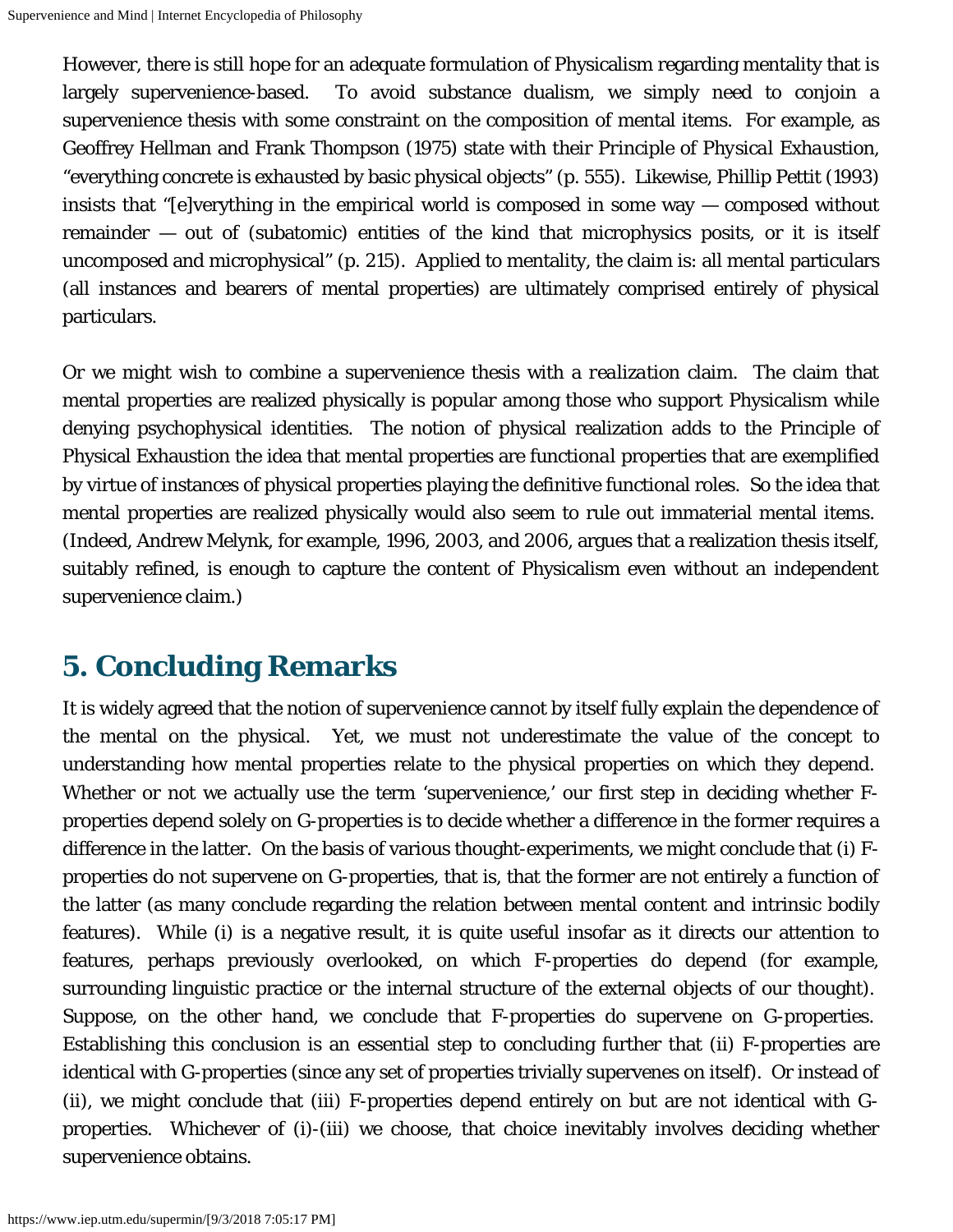Regarding the mental and the physical, we might decide either that (ii\*) mental properties are physical properties or that (iii\*) while non-physical, mental properties nonetheless depend entirely on physical properties. Being a physicalist regarding mentality seems to require accepting at least (iii\*). And since both (ii\*) and (iii\*) entail that the mental supervenes on the physical, it seems Kim is right to note that "mind-body supervenience represents the minimal physicalist commitment" (1993, p. 168). A supervenience thesis, however, is not merely a minimal physicalist commitment, for it need not leave the mental-physical covariance wholly unexplained. Suppose we accept (ii\*). Then we have a simple explanation of the covariance: changes in the mental require changes in the physical simply because the mental is the physical. On the other hand, if we accept (iii\*), then as noted in section 3-a, thinking about the brand of necessity involved in our supervenience thesis (conceptual, metaphysical, physical, or nomological) can take us some way, perhaps a long way, toward figuring out what type of dependence obtains. And since even making a decision regarding (i)-(iii), or (ii\*)-(iii\*), requires engaging in thoughts about supervenience, the concept is not only helpful, but indispensible to understanding the relation between the two sets of properties. So whether or not the term 'supervenience' remains in vogue, the very notion will remain a crucial and potentially highly useful part of our inquiry into the relation between the mental and the physical. As Dean Rickles, another writer for this encyclopedia puts it, "supervenience deserves the central place that is has found in the philosophers' toolbox" (2006).

### <span id="page-15-0"></span>**6. References and Further Readings**

- Beckermann, A., H. Flohr, and J. Kim (1992). *Emergence or Reduction? Essays on the Prospects of Nonreductive Physicalism* (Berlin: Walter de Gruyter).
- Bennett, K. (2004). "Global Supervenience and Dependence," *Philosophy and Phenomenological Research* 68: 510-529.
- Burge, T. (1979). "Individualism and the Mental," *Midwest Studies in Philosophy* 4: 73-121.
- Burge, T. (1986). "Individualism and Psychology," *The Philosophical Review* 95: 3-45.
- Chalmers, D. (1996). *The Conscious Mind* (New York: Oxford University Press).
- Chalmers, D. and F. Jackson (2001). "Conceptual Analysis and Reductive Explanation," *Philosophical Review* 110: 15-60.
- Crane, T. (1991). "All God Has To Do," *Analysis* 51: 235-244.
- Davidson, D. (1970). "Mental Events," in L. Foster and J. W. Swanson (eds.), *Experience and Theory* (Amherst, MA: University of Massachusetts Press): 79-101.
- Francescotti, R. (2000). "Ontological Physicalism and Property Pluralism: Why They are Incompatible," *Pacific Philosophical Quarterly* 81: 349-362.
- Francescotti (1998). "The Non-Reductionist's Troubles with Supervenience," *Philosophical Studies* 89: 105-124.
- Gardner, T. (2005). "Supervenience Physicalism: Meeting the Demands of Determination and Explanation," *Philosophical Papers* 34: 189-208.
- Hare, R.M. (1952). *The Language of Morals* (Oxford: Oxford University Press).

Haugeland, J. (1984). "Ontological Supervenience," *The Southern Journal of Philosophy*, Supplement 22: 1-12. Heil, J. (1998). "Supervenience Deconstructed," *European Journal of Philosophy* 6: 146-155.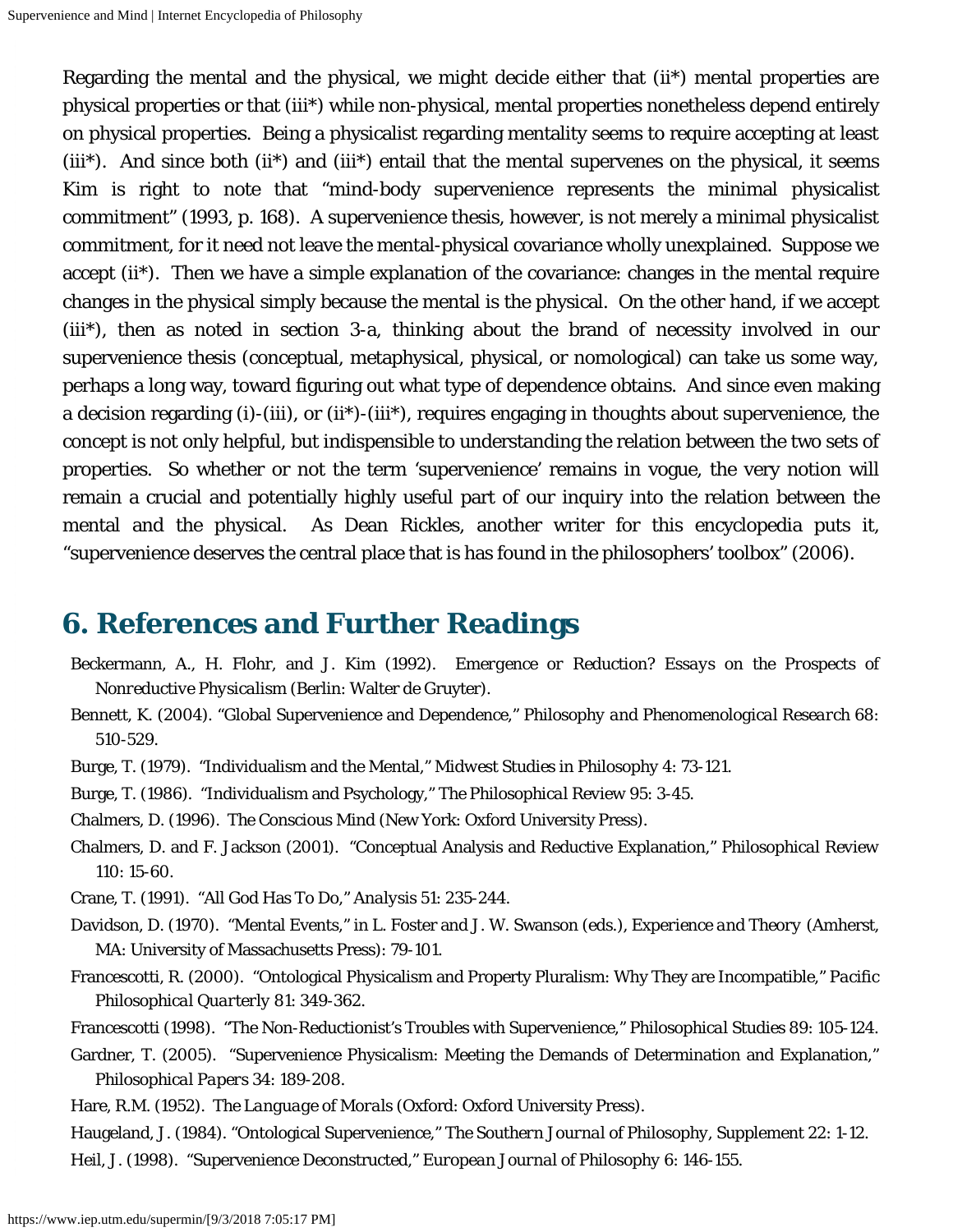Supervenience and Mind | Internet Encyclopedia of Philosophy

- Hellman, G. and F. W. Thompson, (1975). "Physicalism: Ontology, Determination, and Reduction," *The Journal of Philosophy* 72: 551-564.
- Hoffmann-Kolss, V. (2010). *The Metaphysics of Extrinsic Properties* (Frankfurt: Ontos Verlag).
- Hoffmann, V. and A. Newen (2007). "Supervenience of Extrinsic Properties," *Erkenntnis* 67: 305-319.
- Hofweber, T. (2005). "Supervenience and Object-Dependent Properties," *The Journal of Philosophy* 102: 5-32.
- Horgan, T. (1993a). "From Supervenience to Superdupervenience: Meeting the Demands of a Material World," *Mind* 102: 555-586.
- Horgan, T. (1993b). "Nonreductive Materialism and the Explanatory Autonomy of Psychology," in S. J. Wagner and R. Warner (eds.), *Naturalism* (Notre Dame: University of Notre Dame Press): 295-320.
- Horgan, T. (ed.) (1984). *Southern Journal of Philosophy 22: The Spindel Conference 1983 Supplement, Supervenience*.
- Horgan, T. (1982). "Supervenience and Microphysics," *Pacific Philosophical Quarterly* 63: 29-43.
- Howell, R. J. (2009). "Emergentism and Supervenience Physicalism," *Australasian Journal of Philosophy* 87: 83-98.
- Jackson, F. (1998). *From Metaphysics to Ethics: A Defence of Conceptual Analysis* (Oxford: Clarendon Press).
- Jackson, F. (1994). "Armchair Metaphysics," in M. Michael and J. O'Leary-Hawthorne (eds.), *Philosophy in Mind*, (Dordrecht: Kluwer): 23-42.
- Kim, J. (1993). *Supervenience and Mind: Selected Philosophical Essays* (Cambridge: Cambridge University Press).
- Kim, J. (1990). "Supervenience as a Philosophical Concept," *Metaphilosophy* 21: 1-27.
- Kim, J. (1989). "The Myth of Nonreductive Physicalism," *Proceedings and Addresses of the American Philosophical Association* 63: 31-47.
- Kim, J. (1987). "'Strong' and 'Global' Supervenience Revisited," *Philosophy and Phenomenological Research* 48: 315-326.
- Kim, J. (1984). "Concepts of Supervenience," *Philosophy and Phenomenological Research* 45: 153-176.
- Kirk, R. (2006). "Physicalism and Strict Implication," *Synthese* 151: 523-536.
- Kirk, R. (1996). "Strict Implication, Supervenience, and Physicalism," *Australasian Journal of Philosophy* 74: 244-256.
- Lewis, D. (1986). *The Plurality of Worlds* (Oxford: Blackwell).
- Lewis, D. (1983). "New Work for a Theory of Universals," *Australasian Journal of Philosophy* 61: 343-377.
- McLaughlin, B. and K. Bennett (2005). "Supervenience," in E. N. Zalta (ed.), *The Stanford Encyclopedia of Philosophy*.
- McLaughlin, B. (1995). "Varieties of Supervenience," in E. Savellos and U. D. Yakrin (eds.), *Supervenience: New Essays* (Cambridge: Cambridge University Press): 16-59.
- McLaughlin, B. (1992). "The Rise and Fall of British Emergentism," in A. Beckermann, H. Flohr, and J. Kim (eds.), *Emergence or Reduction? Essays on the Prospects of Nonreductive Physicalism* (Berlin: De Gruyter): 49-93.
- Melnyk, A. (2006). "Realization and the Formulation of Physicalism," *Philosophical Studies* 131: 127-155.
- Melnyk, A. (2003). *A Physicalist Manifesto* (Cambridge: Cambridge University Press).
- Melnyk, A. (1996). "Formulating Physicalism: Two Suggestions," *Synthese* 105: 381-407.
- Moore, G. E. (1922). *Philosophical Studies* (London: Routledge).

Moreland, J. P. (1998). "Should a Naturalist be a Supervenient Physicalist?," *Metaphilosophy* 29: 35-57.

Moser, P. (1992). "Physicalism and Global Supervenience," *The Southern Journal of Philosophy* 30: 71-82.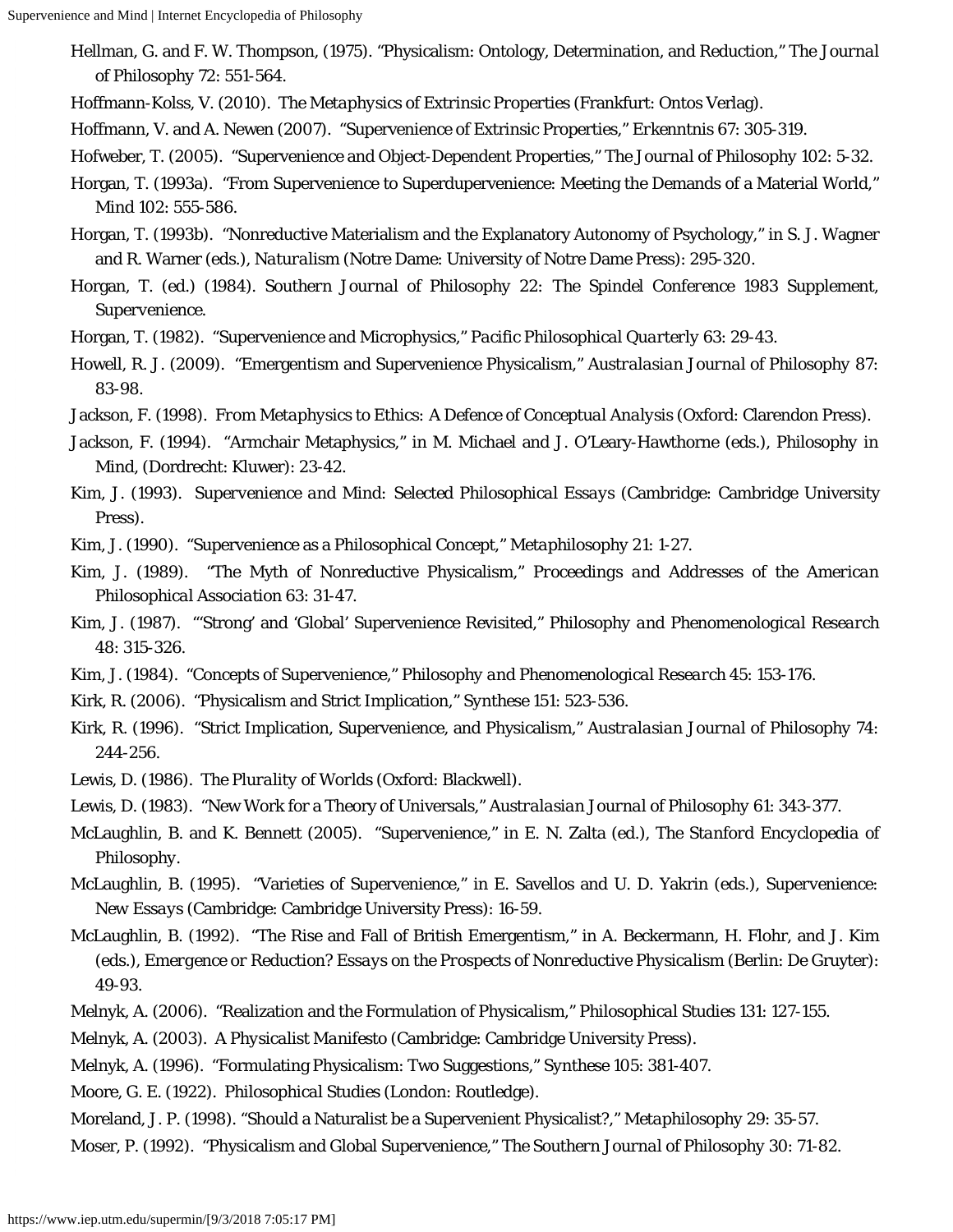Papineau, D. (1993). *Philosophical Naturalism* (Oxford: Blackwell).

- Paull, C. and T. Sider (1992). "In Defense of Global Supervenience," *Philosophy and Phenomenological Research* 32: 830-45.
- Petrie, B. (1987). "Global Supervenience and Reduction," *Philosophy and Phenomenological Research* 48:119- 30.

Pettit, P. (1993). "A Definition of Physicalism," *Analysis* 53: 213-223.

Place, U. T. (1956). "Is Consciousness a Brain Process?," *The British Journal of Psychology* 47: 44-50.

Poland, J. (1994). *Physicalism: The Philosophical Foundations* (Oxford: Oxford University Press).

- Putnam, H. (1975). "The Meaning of Meaning,' in K. Gunderson (ed.), *Language, Mind, and Knowledge*, *Minnesota Studies in the Philosophy of Science* 7:131-193.
- Putnam, H. (1973). "Meaning and Reference," *The Journal of Philosophy* 70: 699-711.
- Rickles, D. (2006). "Supervenience and Determination," in J. Fieser and B. Dowden (eds.), *Internet Encyclopedia of Philosophy*.
- Shoemaker, S. (1998). "Causal and Metaphysical Necessity," *Pacific Philosophical Quarterly* 79: 59-77.
- Shoemaker, S. (1980). "Causality and Properties," in P. van Inwagen (ed.), *Time and Cause* (Dordrecht: D. Reidel): 109-135.

Shrader, W. (2008). "On the Relevance of Supervenience Theses to Physicalism," *Acta Analytica* 23: 257-271.

- Smart, J. J. C. (1959). "Sensation and Brain Processes," *The Philosophical Review* 68: 141-156.
- Stalnaker, R. (1996). "Varieties of Supervenience," *Philosophical Perspectives* 10: 221-41.
- Steward, H. (1996). "Papineau's Physicalism," *Philosophy and Phenomenological Research* 56: 667-672.
- Van Cleve, J. (1990). "Mind-Dust or Magic?: Panpsychism versus Emergence," *Philosophical Perspectives* 4: 215-226.
- Witmer, D. G. (1999). "Supervenience Physicalism and the Problem of Extras," *The Southern Journal of Philosophy* 37: 315-331.
- Wilson, J. (2005). "Supervenience-based Formulations of Physicalism," *Nous* 39: 426-459.
- Yoshimi, J. (2007). "Supervenience, Determination, and Dependence," *Pacific Philosophical Quarterly* 88: 114- 133.

#### **Author Information**

Robert Francescotti Email: [rfrances@mail.sdsu.edu](mailto:rfrances@mail.sdsu.edu) San Diego State University U. S. A.